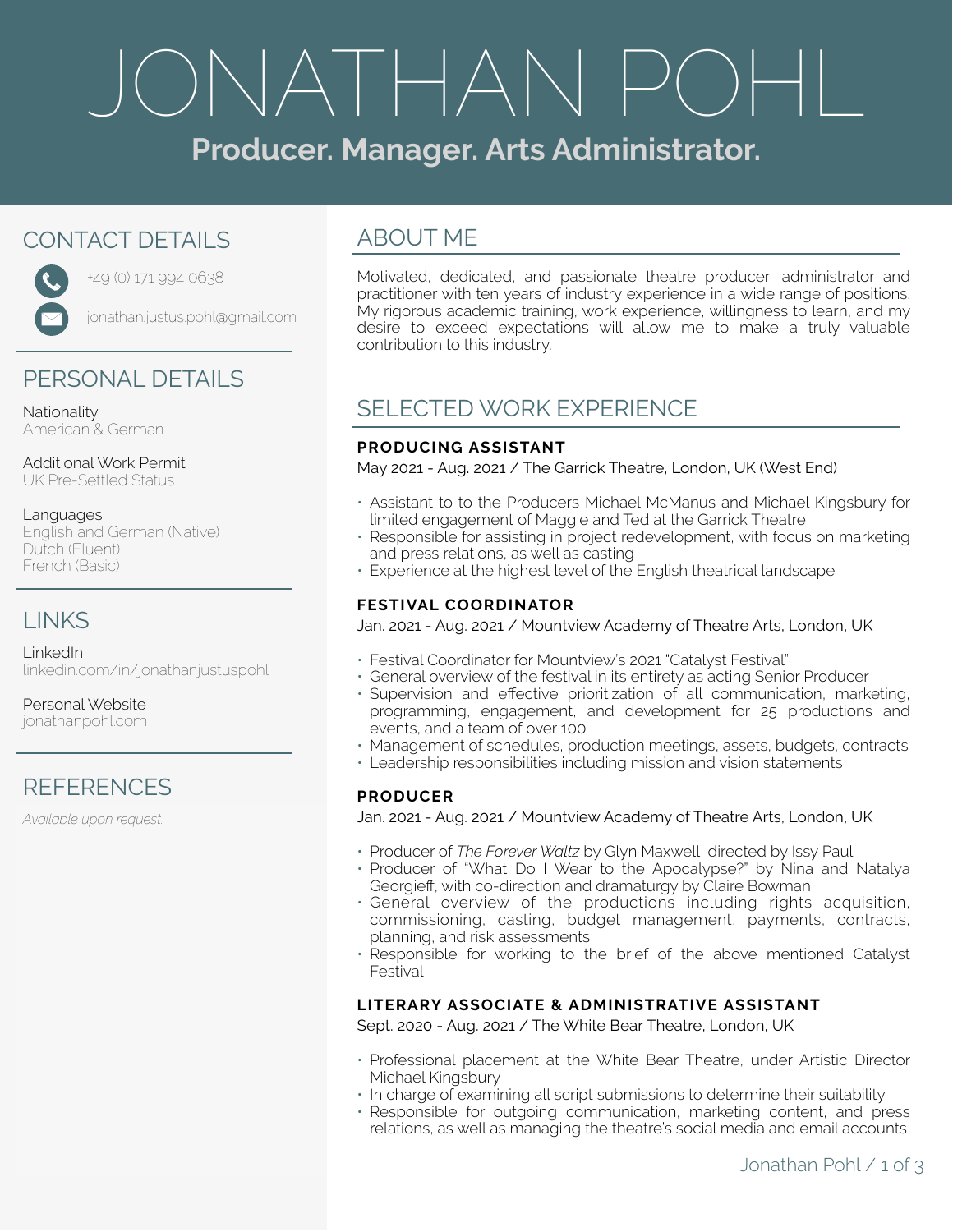## **ASSOCIATE PRODUCER**

Jan. 2021 - June 2021 / The White Bear Theatre, London, UK

- Associate Producer for Mark Lockyer's *Take Off Your Cornflakes*
- In charge of all marketing assets and press relations, including the creation of the press release
- Production nominated for two 'Offie' Awards from Off West End

#### **ASSOCIATE PRODUCER**

Jan. 2021 - June 2021 / Patch Plays, London, UK

- Associate Producer for "Meat Cute" by Bibi Lucille, under Producer Lote Pupola at Chiswick Playhouse and the Bread & Roses Theatre
- Assistance for production meetings, budgets, schedules, and marketing content
- Oversight over the creation and formatting of the production brief and press release
- Responsible for the completion of the Arts Council England grant application

#### **UNIT PRODUCTION MANAGER**

Feb. 2021 - April 2021 / Mountview Academy of Theatre Arts, London, UK

- Unit Production Manager for the short film "Exile," under Executive Producer Stuart Parkins
- Chief administrator with overview of budgets, scheduling, call sheets, invoices, and payments
- Responsible for contingency planning, as well as sourcing equipment and props

#### **PRODUCER**

#### Jan. 2021 - Feb. 2021 / Mountview Academy of Theatre Arts, London, UK

- Creative Producer for Shakespeare's *MacBeth* under Executive Producer Andy Jordan
- Conceptualization and development of the production of an interactive, virtual interpretation of the classic play via the social media platform TikTok
- Jointly responsible for recording all audial and visual content
- In charge of video edition, sound mixing, and uploading all clips to both TikTok and YouTube

#### **PRODUCER**

#### Sept. 2020 - Feb. 2021 / Mountview Academy of Theatre Arts, London, UK

- Producer for the "WE MOVE" cabaret under Executive Producer Pam Fraser Solomon
- Co-creation, conceptualization, and development of a new, virtual cabaret event in cooperation with London's Theatre Delicatessen
- Responsible for all outgoing, written communication, and marketing assets including the e-program
- Largely responsible for problem resolution and damage control in crisis situations
- Successful fundraising event with over 200 virtual audience members

## **PRODUCTION ASSISTANT**

Nov. 2020 / Ealing Studios, London, UK

- Production Assistant for the independent film *LENS,* written and directed by Tom Hanham
- Responsible for running and assisting Producer Nina Georgieff
- Assisting with the transport of kit to and from set, as well as with the setup and wrap of shots
- Invited to assist with Producer's next film, "Bright Lights"

#### **INTERIOR DESIGN CONSULTANT & EXECUTIVE ASSISTANT**

April 2019 - Aug. 2020 / Mountview Academy of Theatre Arts, London, UK

- In charge of consulting on and selling interior designs, including kitchen cabinetry, countertops, custom carpentry, electrical appliances, and electrical installation plans
- Managing budgets up to \$200,000, offering a high level of customer service and trust
- Overseeing marketing content and social media platforms, as well as company websites
- Assisting the business owners in administrative activities, including (but not limited to) written and telephone communication, fostering client relationships and professional contacts, finalizing designs, drafting contracts, and conflict resolution